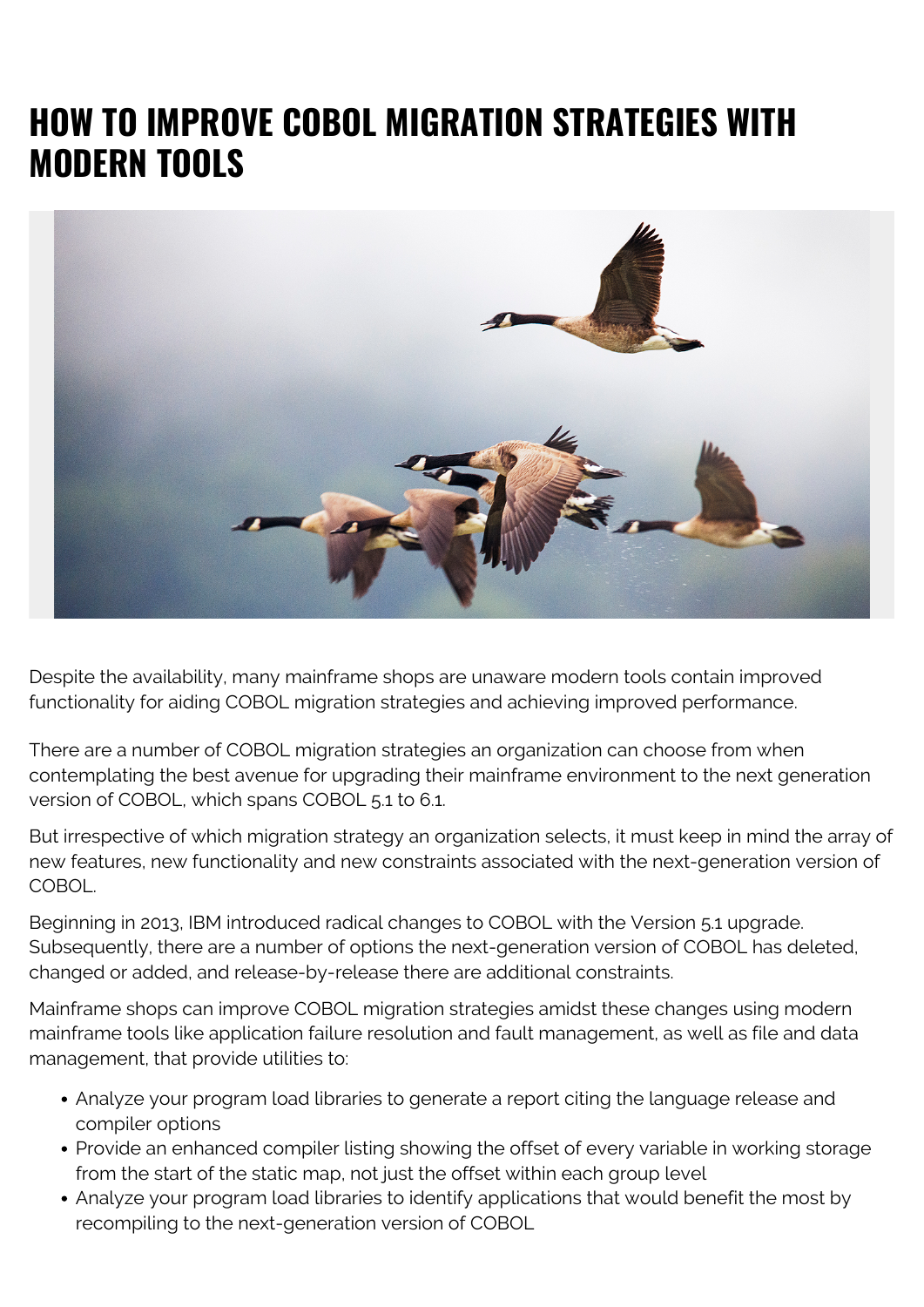According to IBM, performance improvements with the next-generation version of COBOL can be between 10-20 percent. But despite the availability, many mainframe shops are unaware modern tools contain improved functionality for aiding COBOL migration strategies and achieving improved performance.

Modernized mainframe tools providing this functionality can improve COBOL migration strategies organizations use by elucidating the hidden compile track records of older programs, enabling organizations to understand at a deeper level how to migrate programs to the next-generation version of COBOL.

## **How Modern Tools Improve COBOL Migration Strategies for Older Programs**

When moving to the next-generation version of COBOL, organizations need to take into account older programs first. Older programs have the greatest possibility for requiring changes to align with the next-generation version of COBOL, usually with regard to recompilation or coding changes. But adjusting these programs is not a straightforward process. For example:

- **Load libraries are no longer used.** Programs are bound into PDSE objects. IBM recommends converting to PDSEs as soon as possible.
- **Converting applications to use PDSE object libraries is tough.** IBM recommends moving to PDSEs prior to migrating to a the next-generation version of COBOL. At sites, where CICS environments are up 24/7, this can be a daunting task. (There are ways to work around this, utilizing both PDS load libraries and PDSE object libraries, until you are able to do the conversion from PDS to PDSE.)
- **You can't use PDS load libraries for programs compiled with COBOL 5 or 6**. Program objects are generated by the binder into PDSE object libraries. If you try to bind a next-generation version COBOL program into a PDS, the binder will generate an error.

One of the most pressing issues mainframe shops share is the absence of a utility for reading a PDS and a PDSE, and for showing the release of COBOL and compile options. But a utility specifically designed for this is important for organizations performing COBOL migration strategies because it enables organizations to have to keep track of when a program was compiled.

To improve the efficiency and ease of COBOL migration strategies, organizations require—online or through batch—the ability to generate a report where it would read an entire PDS or PDSE and generate a report on every member in the load libraries or the program object library that would contain the release of COBOL, Assembler or PL/1.

In the case of COBOL, a tool with functionality like this not only should include all of the compile options for the mainline module, but also if there are any statically linked CSECTS that those would be the compile options and the release of COBOL would be listed there as well. This is especially important in CICS, as IBM states in their Migration guide that programs compiled under OS/VS COBOL will not function properly under COBOL 5 or 6.

## **Neglecting Modernized Mainframe Tools for Improving COBOL**